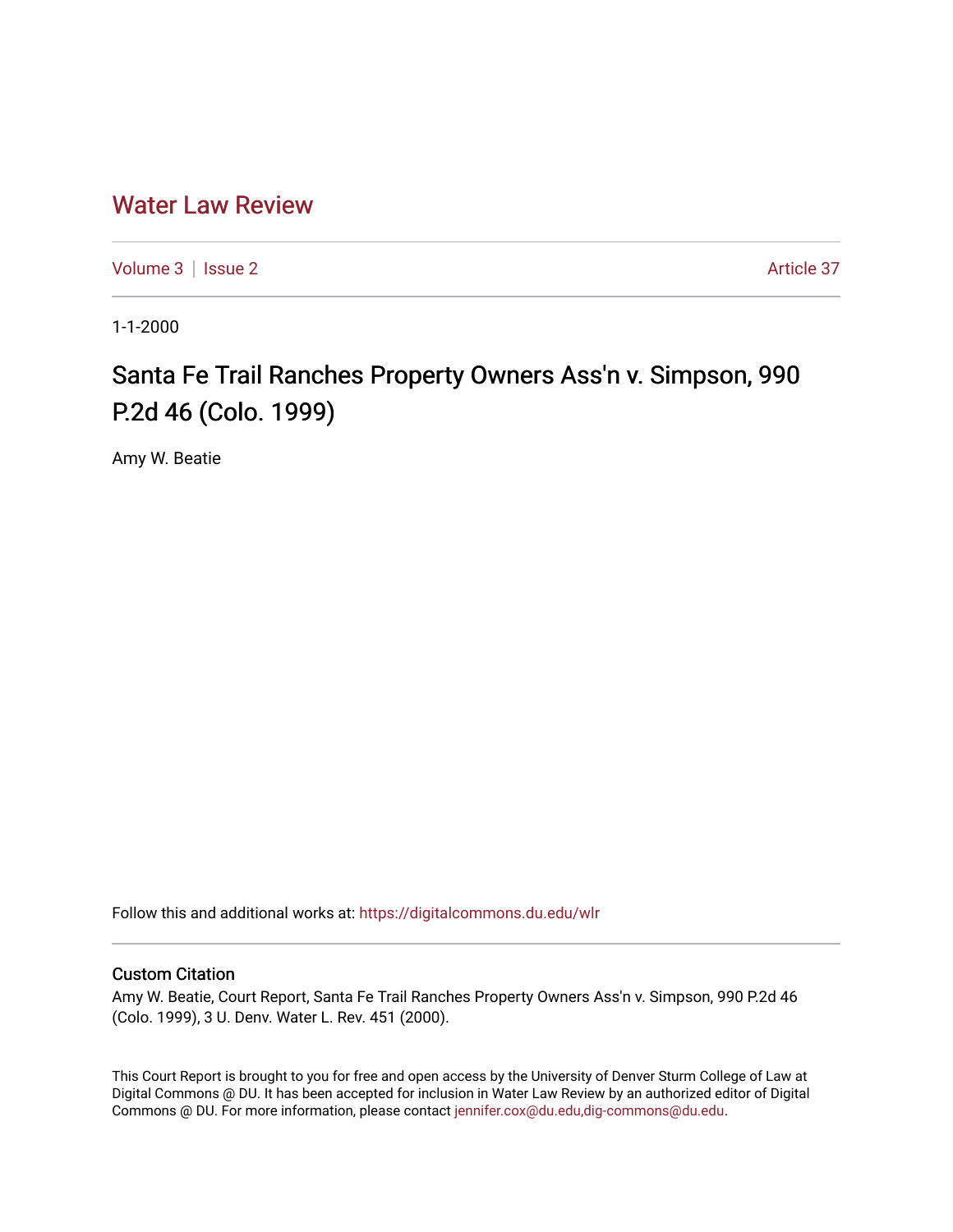Issue 2

economic infeasibility alone did not defeat a diligence finding.

The Subdistrict argued that the court was required to analyze OXY's application in light of Colorado's can and will test and anti-speculation doctrine. OXY argued that the can and will standard applied only to the granting of initial conditional decrees. The court found that both the can and will and anti-speculation requirements should apply to hexennial diligence proceedings.

The court stated that the very nature of conditional water rights required application of these two doctrines. The can and will test required the applicant to show a substantial probability that the intended appropriation can and will reach fruition. The court found that analysis of current economic conditions beyond the applicant's control was a part of this test. OXY successfully met the can and will standard by proving it possessed the technology necessary to make the project feasible.

Similarly, the court stated that the anti-speculation doctrine applied in diligence proceedings because a conditional right, or some portion of that right, might become speculative over time. The court found that OXY met its anti-speculation burden by showing a steady effort to complete the appropriation through investment and litigation, evidencing its intention to pursue the project to completion in the future.

The court also upheld the water court's imposition of sanctions against OXY for impeding the discovery process. The Subdistrict sought information during pre-trial discovery regarding OXY's future plans for its oil shale project. OXY's appointed representative did not know enough to provide adequate information. The water court found this frustrated the Subdistrict's legitimate discovery attempts and ordered OXY to pay the Subdistrict's related attorney fees and expenses.

The court also found that the water court had committed an error when it took judicial notice of the testimony of OXY's appointed representative. However, because the error was not central to the issue of OXY's adequate diligence, and OXY was able to present other evidence that it was diligently pursuing its conditional rights, it was not reversible error.

*Chip Cutler*

**Santa Fe Trail Ranches Property Owners Ass'n v. Simpson, 990 P.2d 46 (Colo. 1999) (holding** that **an undecreed change of** use could not establish historic use).

In this case, the Colorado Supreme Court addressed whether diversions not used for decreed uses established historic consumptive use in a change of use proceeding if the water commissioner was aware of the diversions and did not order their discontinuance or curtailment and no other users had complained of injury. The court held that they may not.

Santa Fe Ranches sought to change the use of two water rights appropriated by Colorado Fuel & Iron Company ("CF & I"). CF & I obtained the water rights at issue in the late nineteenth century for